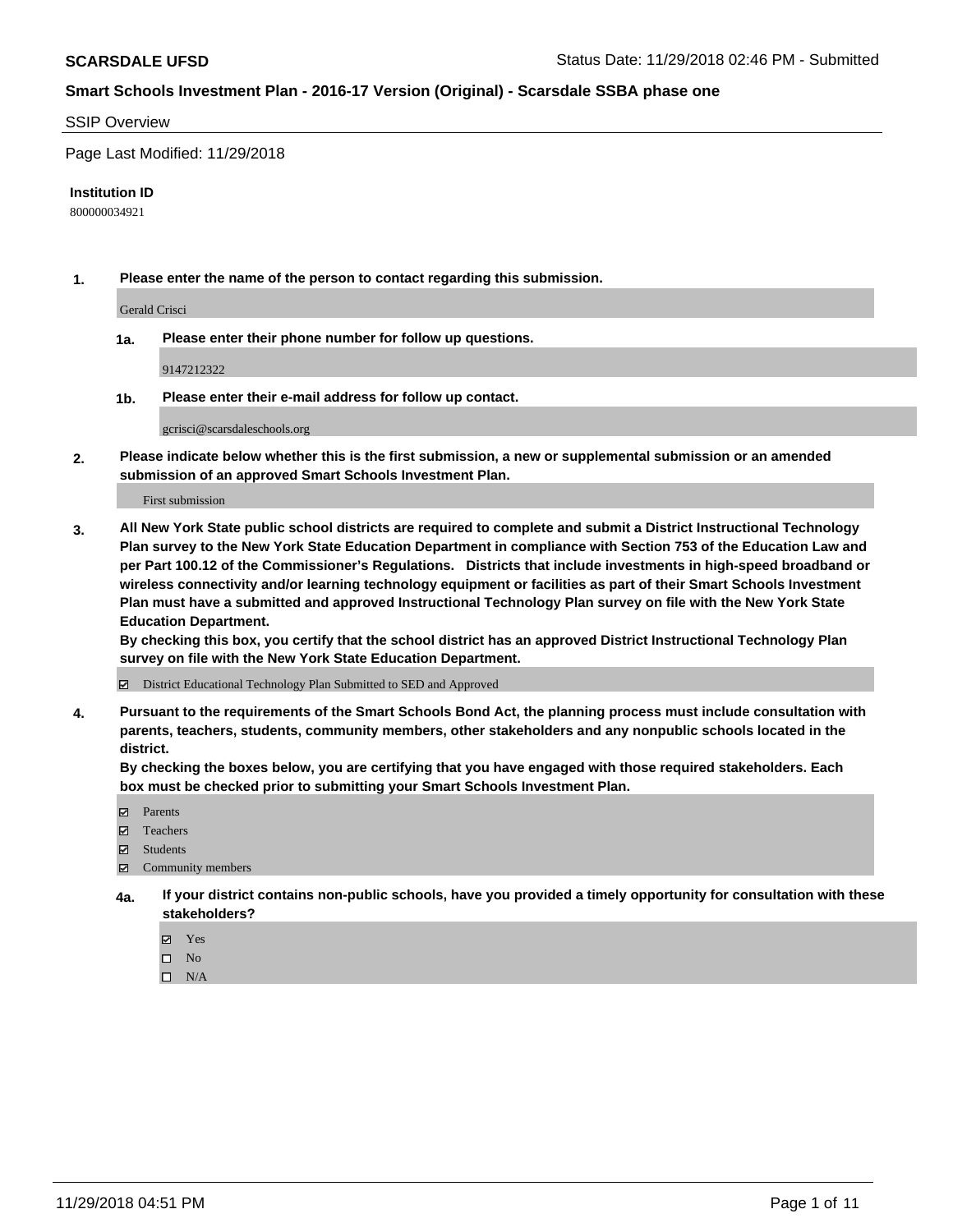### SSIP Overview

Page Last Modified: 11/29/2018

## **5. Certify that the following required steps have taken place by checking the boxes below: Each box must be checked prior to submitting your Smart Schools Investment Plan.**

- The district developed and the school board approved a preliminary Smart Schools Investment Plan.
- $\boxtimes$  The preliminary plan was posted on the district website for at least 30 days. The district included an address to which any written comments on the plan should be sent.
- $\boxtimes$  The school board conducted a hearing that enabled stakeholders to respond to the preliminary plan. This hearing may have occured as part of a normal Board meeting, but adequate notice of the event must have been provided through local media and the district website for at least two weeks prior to the meeting.
- The district prepared a final plan for school board approval and such plan has been approved by the school board.
- $\boxtimes$  The final proposed plan that has been submitted has been posted on the district's website.
- **5a. Please upload the proposed Smart Schools Investment Plan (SSIP) that was posted on the district's website, along with any supporting materials. Note that this should be different than your recently submitted Educational Technology Survey. The Final SSIP, as approved by the School Board, should also be posted on the website and remain there during the course of the projects contained therein.**

Preliminary Smart Schools Investment Plan.pdf

**5b. Enter the webpage address where the final Smart Schools Investment Plan is posted. The Plan should remain posted for the life of the included projects.**

https://www.scarsdaleschools.k12.ny.us/Page/25868

**6. Please enter an estimate of the total number of students and staff that will benefit from this Smart Schools Investment Plan based on the cumulative projects submitted to date.**

2,500

**7. An LEA/School District may partner with one or more other LEA/School Districts to form a consortium to pool Smart Schools Bond Act funds for a project that meets all other Smart School Bond Act requirements. Each school district participating in the consortium will need to file an approved Smart Schools Investment Plan for the project and submit a signed Memorandum of Understanding that sets forth the details of the consortium including the roles of each respective district.**

 $\Box$  The district plans to participate in a consortium to partner with other school district(s) to implement a Smart Schools project.

**8. Please enter the name and 6-digit SED Code for each LEA/School District participating in the Consortium.**

| <b>Partner LEA/District</b> | <b>ISED BEDS Code</b> |
|-----------------------------|-----------------------|
| (No Response)               | (No Response)         |

**9. Please upload a signed Memorandum of Understanding with all of the participating Consortium partners.**

(No Response)

**10. Your district's Smart Schools Bond Act Allocation is:**

\$444,960

**11. Enter the budget sub-allocations by category that you are submitting for approval at this time. If you are not budgeting SSBA funds for a category, please enter 0 (zero.) If the value entered is \$0, you will not be required to complete that survey question.**

|                                              | Sub-<br><b>Allocations</b> |
|----------------------------------------------|----------------------------|
| <b>School Connectivity</b>                   |                            |
| <b>Connectivity Projects for Communities</b> |                            |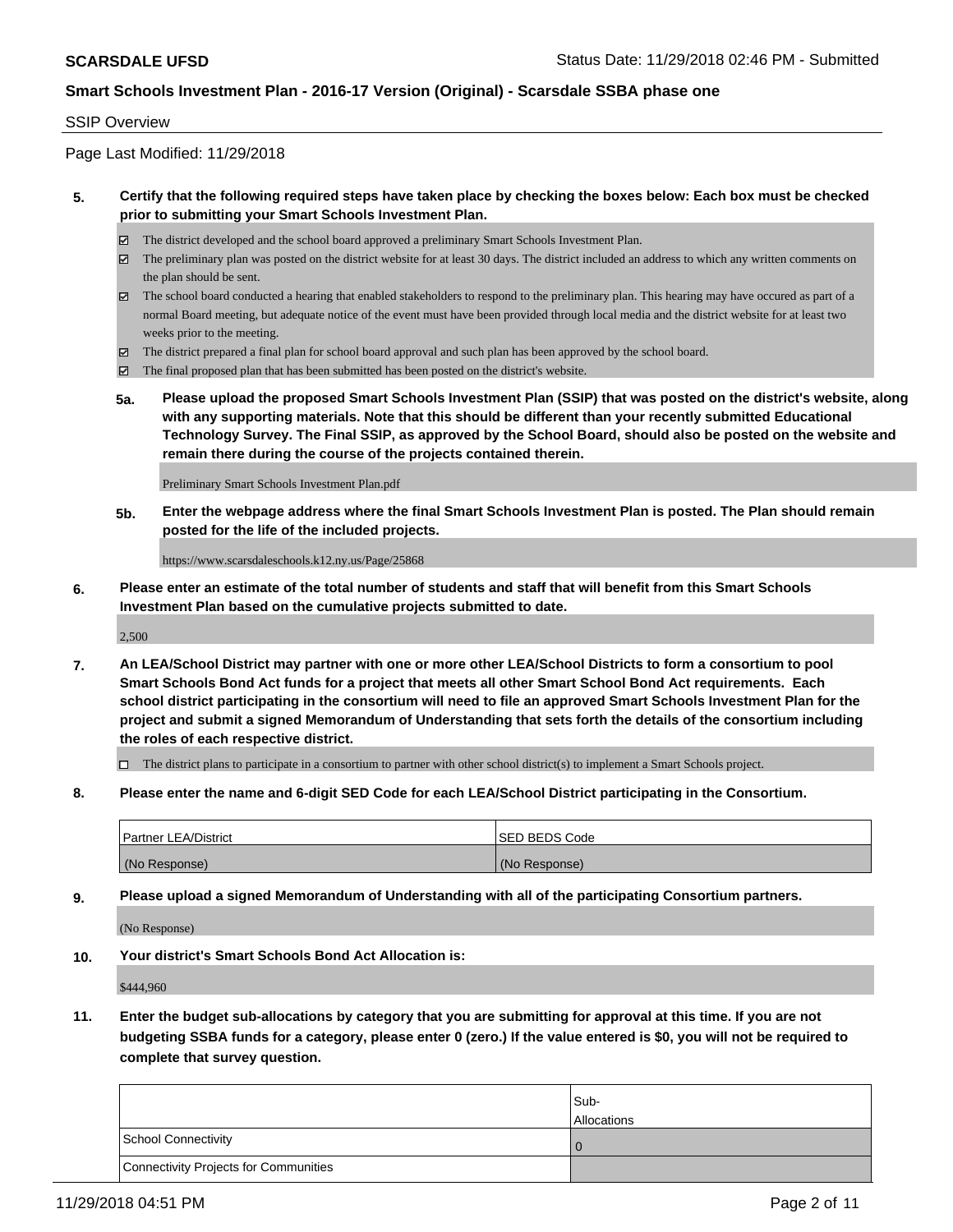# SSIP Overview

Page Last Modified: 11/29/2018

|                                    | Sub-<br>Allocations |
|------------------------------------|---------------------|
|                                    | $\Omega$            |
| Classroom Technology               | 244,402             |
| Pre-Kindergarten Classrooms        | 0                   |
| Replace Transportable Classrooms   | O                   |
| <b>High-Tech Security Features</b> | 0                   |
| Totals:                            | 244,402             |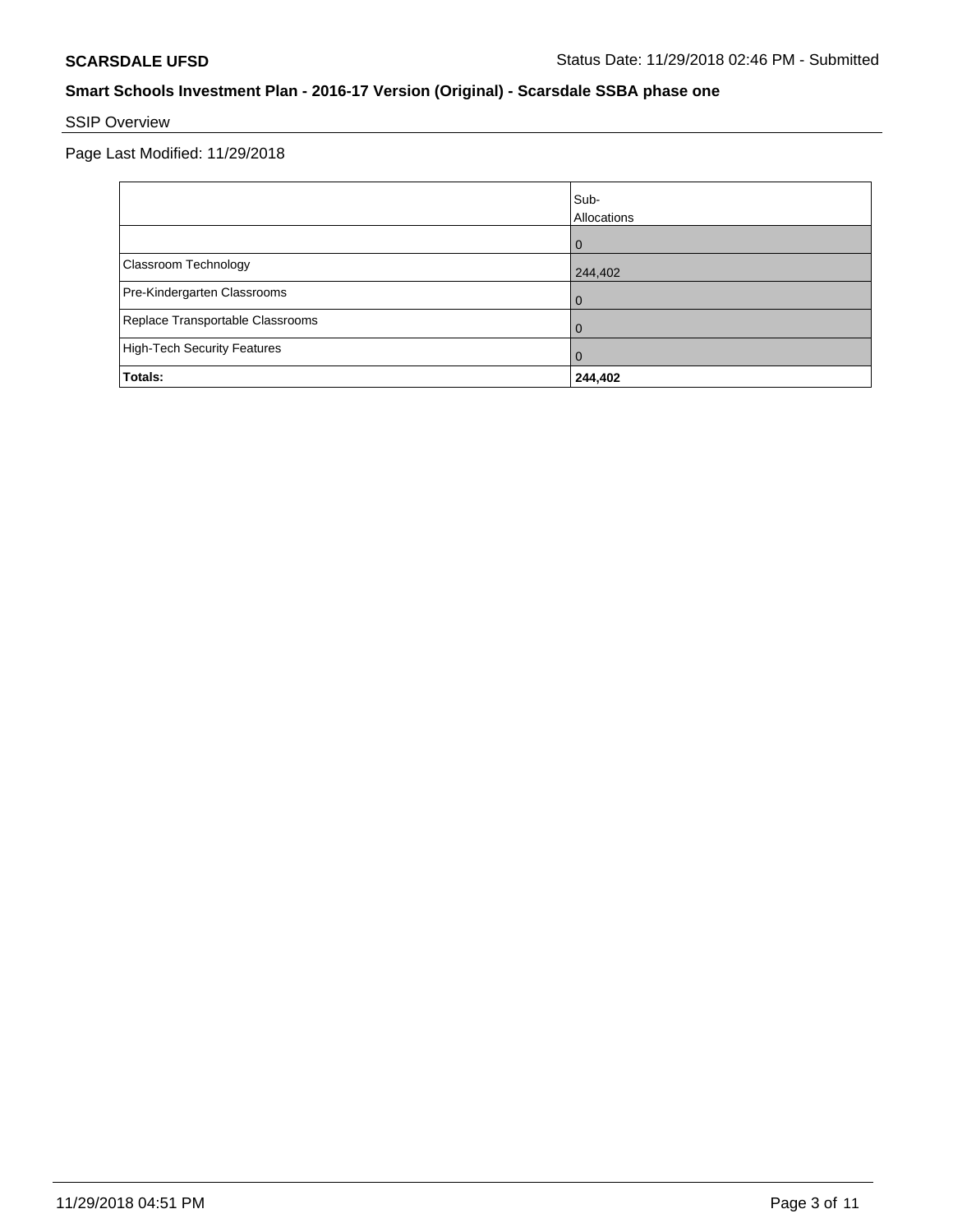### School Connectivity

Page Last Modified: 07/16/2018

- **1. In order for students and faculty to receive the maximum benefit from the technology made available under the Smart Schools Bond Act, their school buildings must possess sufficient connectivity infrastructure to ensure that devices can be used during the school day. Smart Schools Investment Plans must demonstrate that:**
	- **• sufficient infrastructure that meets the Federal Communications Commission's 100 Mbps per 1,000 students standard currently exists in the buildings where new devices will be deployed, or**
	- **• is a planned use of a portion of Smart Schools Bond Act funds, or**
	- **• is under development through another funding source.**

**Smart Schools Bond Act funds used for technology infrastructure or classroom technology investments must increase the number of school buildings that meet or exceed the minimum speed standard of 100 Mbps per 1,000 students and staff within 12 months. This standard may be met on either a contracted 24/7 firm service or a "burstable" capability. If the standard is met under the burstable criteria, it must be:**

**1. Specifically codified in a service contract with a provider, and**

**2. Guaranteed to be available to all students and devices as needed, particularly during periods of high demand, such as computer-based testing (CBT) periods.**

## **Please describe how your district already meets or is planning to meet this standard within 12 months of plan submission.**

The District infrastructure features a state-of-the art high speed wireless network with access points that support the 802.11ac standard. Buildings are connected by a 10 GB Wide Area Network that supports a 1 GB connection to the Internet. The District has a four-year hardware cycle, so device compatibility will not be an issue.

- **1a. If a district believes that it will be impossible to meet this standard within 12 months, it may apply for a waiver of this requirement, as described on the Smart Schools website. The waiver must be filed and approved by SED prior to submitting this survey.**
	- By checking this box, you are certifying that the school district has an approved waiver of this requirement on file with the New York State Education Department.

### **2. Connectivity Speed Calculator (Required)**

|                         | Number of<br>Students | Multiply by<br>100 Kbps | Divide by 1000 Current Speed<br>to Convert to<br>Required<br>l Speed in Mb | lin Mb           | Expected<br>Speed to be<br><b>Attained Within Required</b><br>12 Months | <b>Expected Date</b><br>When<br>Speed Will be<br><b>Met</b> |
|-------------------------|-----------------------|-------------------------|----------------------------------------------------------------------------|------------------|-------------------------------------------------------------------------|-------------------------------------------------------------|
| <b>Calculated Speed</b> | (No<br>Response)      | (No Response)           | (No<br>Response)                                                           | (No<br>Response) | l (No<br>Response)                                                      | (No<br>Response)                                            |

## **3. Describe how you intend to use Smart Schools Bond Act funds for high-speed broadband and/or wireless connectivity projects in school buildings.**

(No Response)

**4. Describe the linkage between the district's District Instructional Technology Plan and the proposed projects. (There should be a link between your response to this question and your response to Question 1 in Part E. Curriculum and Instruction "What are the district's plans to use digital connectivity and technology to improve teaching and learning?)**

(No Response)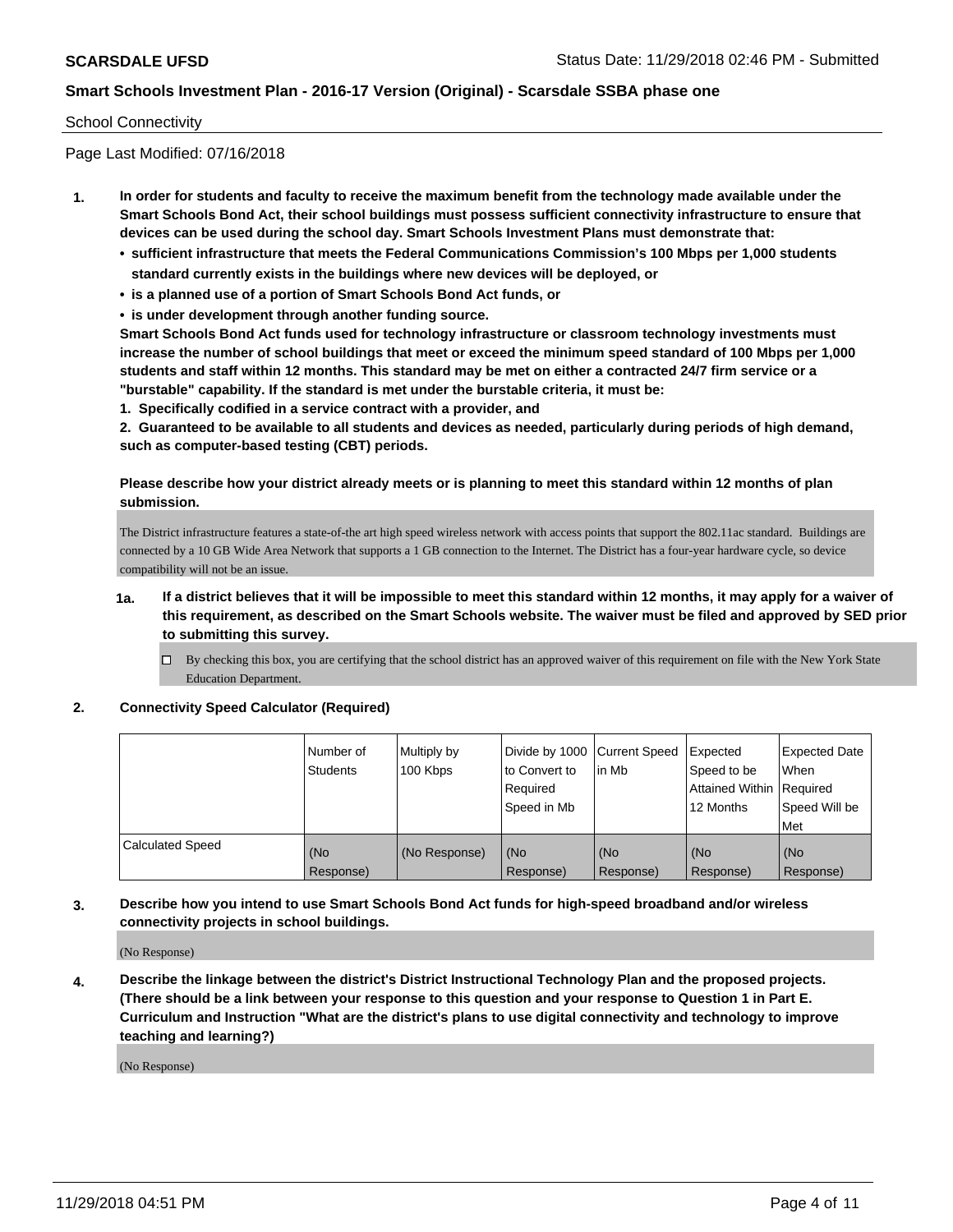#### School Connectivity

Page Last Modified: 07/16/2018

**5. If the district wishes to have students and staff access the Internet from wireless devices within the school building, or in close proximity to it, it must first ensure that it has a robust Wi-Fi network in place that has sufficient bandwidth to meet user demand.**

**Please describe how you have quantified this demand and how you plan to meet this demand.**

(No Response)

**6. As indicated on Page 5 of the guidance, the Office of Facilities Planning will have to conduct a preliminary review of all capital projects, including connectivity projects.**

**Please indicate on a separate row each project number given to you by the Office of Facilities Planning.**

| <b>Project Number</b> |  |
|-----------------------|--|
| (No Response)         |  |

**7. Certain high-tech security and connectivity infrastructure projects may be eligible for an expedited review process as determined by the Office of Facilities Planning.**

**Was your project deemed eligible for streamlined review?**

(No Response)

**8. Include the name and license number of the architect or engineer of record.**

| 'Name         | License Number |
|---------------|----------------|
| (No Response) | (No Response)  |

**9. If you are submitting an allocation for School Connectivity complete this table. Note that the calculated Total at the bottom of the table must equal the Total allocation for this category that you entered in the SSIP Overview overall budget.** 

|                                            | Sub-<br>Allocation |
|--------------------------------------------|--------------------|
| Network/Access Costs                       | (No Response)      |
| Outside Plant Costs                        | (No Response)      |
| School Internal Connections and Components | (No Response)      |
| Professional Services                      | (No Response)      |
| Testing                                    | (No Response)      |
| <b>Other Upfront Costs</b>                 | (No Response)      |
| <b>Other Costs</b>                         | (No Response)      |
| Totals:                                    | 0                  |

**10. Please detail the type, quantity, per unit cost and total cost of the eligible items under each sub-category. This is especially important for any expenditures listed under the "Other" category. All expenditures must be eligible for tax-exempt financing to be reimbursed through the SSBA. Sufficient detail must be provided so that we can verify this is the case. If you have any questions, please contact us directly through smartschools@nysed.gov. NOTE: Wireless Access Points should be included in this category, not under Classroom Educational Technology, except those that will be loaned/purchased for nonpublic schools.**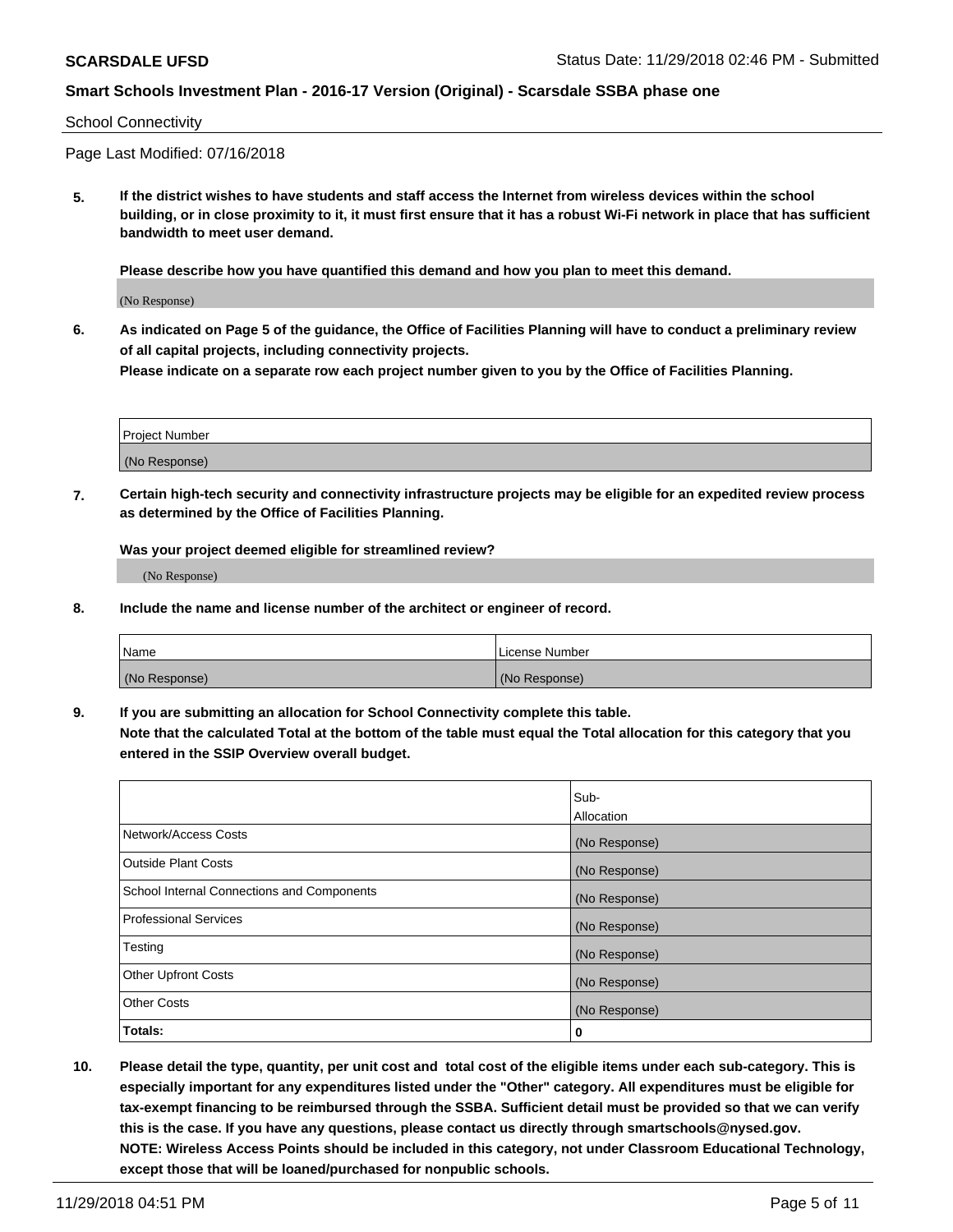School Connectivity

Page Last Modified: 07/16/2018

## **Add rows under each sub-category for additional items, as needed.**

| Repeat to add another item under<br> each type. |                      |            |               |                   |
|-------------------------------------------------|----------------------|------------|---------------|-------------------|
| type.                                           |                      |            |               |                   |
| Select the allowable expenditure                | Item to be purchased | l Quantitv | Cost per Item | <b>Total Cost</b> |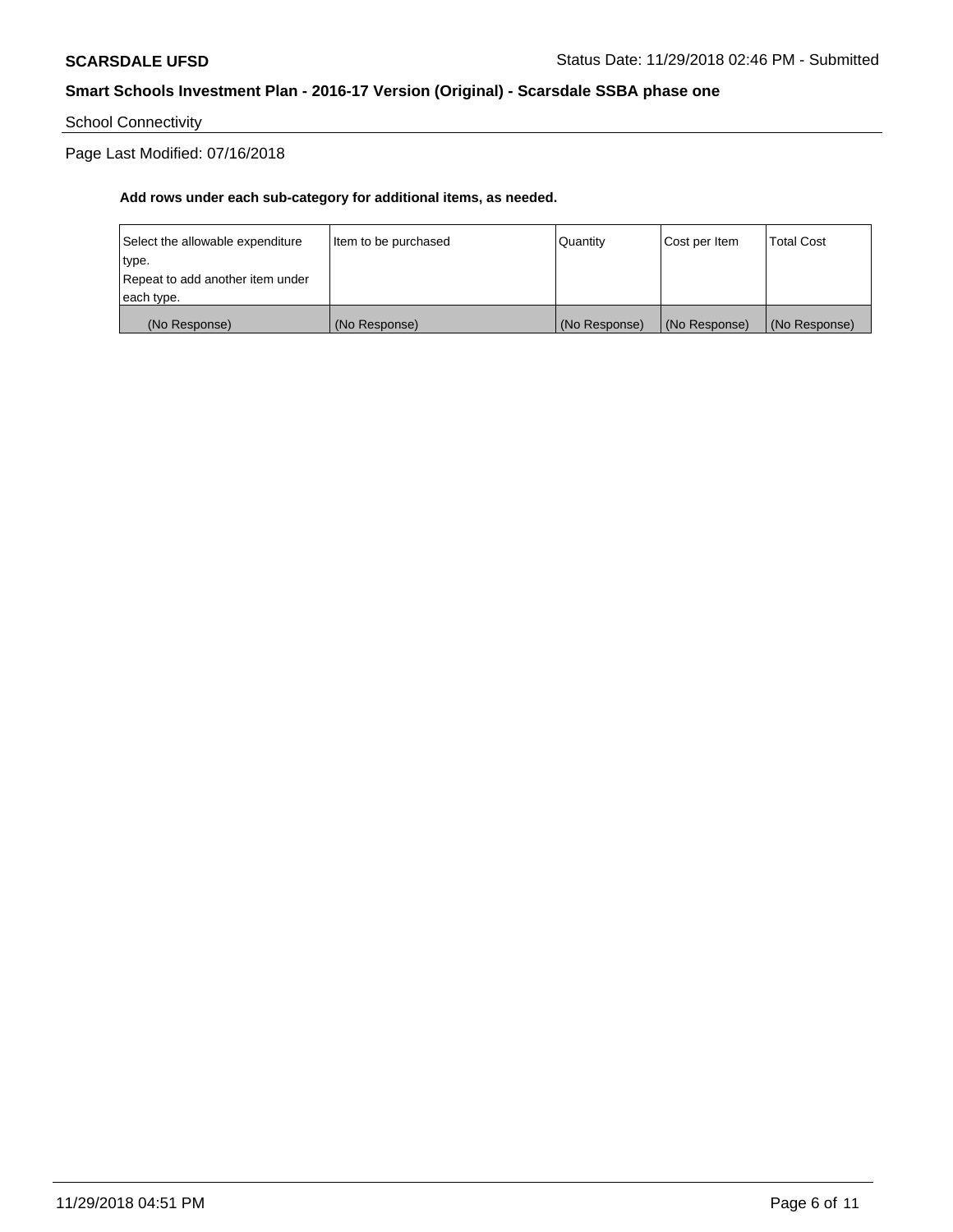### Classroom Learning Technology

Page Last Modified: 11/29/2018

**1. In order for students and faculty to receive the maximum benefit from the technology made available under the Smart Schools Bond Act, their school buildings must possess sufficient connectivity infrastructure to ensure that devices can be used during the school day. Smart Schools Investment Plans must demonstrate that sufficient infrastructure that meets the Federal Communications Commission's 100 Mbps per 1,000 students standard currently exists in the buildings where new devices will be deployed, or is a planned use of a portion of Smart Schools Bond Act funds, or is under development through another funding source.**

**Smart Schools Bond Act funds used for technology infrastructure or classroom technology investments must increase the number of school buildings that meet or exceed the minimum speed standard of 100 Mbps per 1,000 students and staff within 12 months. This standard may be met on either a contracted 24/7 firm service or a "burstable" capability. If the standard is met under the burstable criteria, it must be:**

**1. Specifically codified in a service contract with a provider, and**

**2. Guaranteed to be available to all students and devices as needed, particularly during periods of high demand, such as computer-based testing (CBT) periods.**

**Please describe how your district already meets or is planning to meet this standard within 12 months of plan submission.**

District buildings are connected by a 10 GB Wide Area Network that supports a 1 GB connection to the Internet, and the network firewall is monitored 24/7. The District also has an Internet backup connection provided by Lightower. The District has a four-year hardware cycle, so device compatibility will not be an issue. High speed Internet access is funded by the District's annual budget.

- **1a. If a district believes that it will be impossible to meet this standard within 12 months, it may apply for a waiver of this requirement, as described on the Smart Schools website. The waiver must be filed and approved by SED prior to submitting this survey.**
	- By checking this box, you are certifying that the school district has an approved waiver of this requirement on file with the New York State Education Department.

## **2. Connectivity Speed Calculator (Required)**

|                         | Number of<br>Students | Multiply by<br>100 Kbps | Divide by 1000 Current Speed<br>to Convert to<br>Reauired<br>Speed in Mb | l in Mb | Expected<br>Speed to be<br>Attained Within   Required<br>12 Months | <b>Expected Date</b><br>When<br>Speed Will be |
|-------------------------|-----------------------|-------------------------|--------------------------------------------------------------------------|---------|--------------------------------------------------------------------|-----------------------------------------------|
|                         |                       |                         |                                                                          |         |                                                                    | Met                                           |
| <b>Calculated Speed</b> | 4,821                 | 482.100                 | 482.1                                                                    | 1000    | 1000                                                               | present                                       |

**3. If the district wishes to have students and staff access the Internet from wireless devices within the school building, or in close proximity to it, it must first ensure that it has a robust Wi-Fi network in place that has sufficient bandwidth to meet user demand.**

**Please describe how you have quantified this demand and how you plan to meet this demand.**

The District infrastructure features a state-of-the art high speed wireless network with access points that support the 802.11ac standard. Network switches were recently upgraded, and schools have extremely reliable high speed wireless access, with an access point in every classroom and multiple access points in common areas. An in-house network staff monitors and maintains the wireless network using wireless network monitoring tools.

**4. All New York State public school districts are required to complete and submit an Instructional Technology Plan survey to the New York State Education Department in compliance with Section 753 of the Education Law and per Part 100.12 of the Commissioner's Regulations.**

**Districts that include educational technology purchases as part of their Smart Schools Investment Plan must have a submitted and approved Instructional Technology Plan survey on file with the New York State Education Department.**

By checking this box, you are certifying that the school district has an approved Instructional Technology Plan survey on file with the New York State Education Department.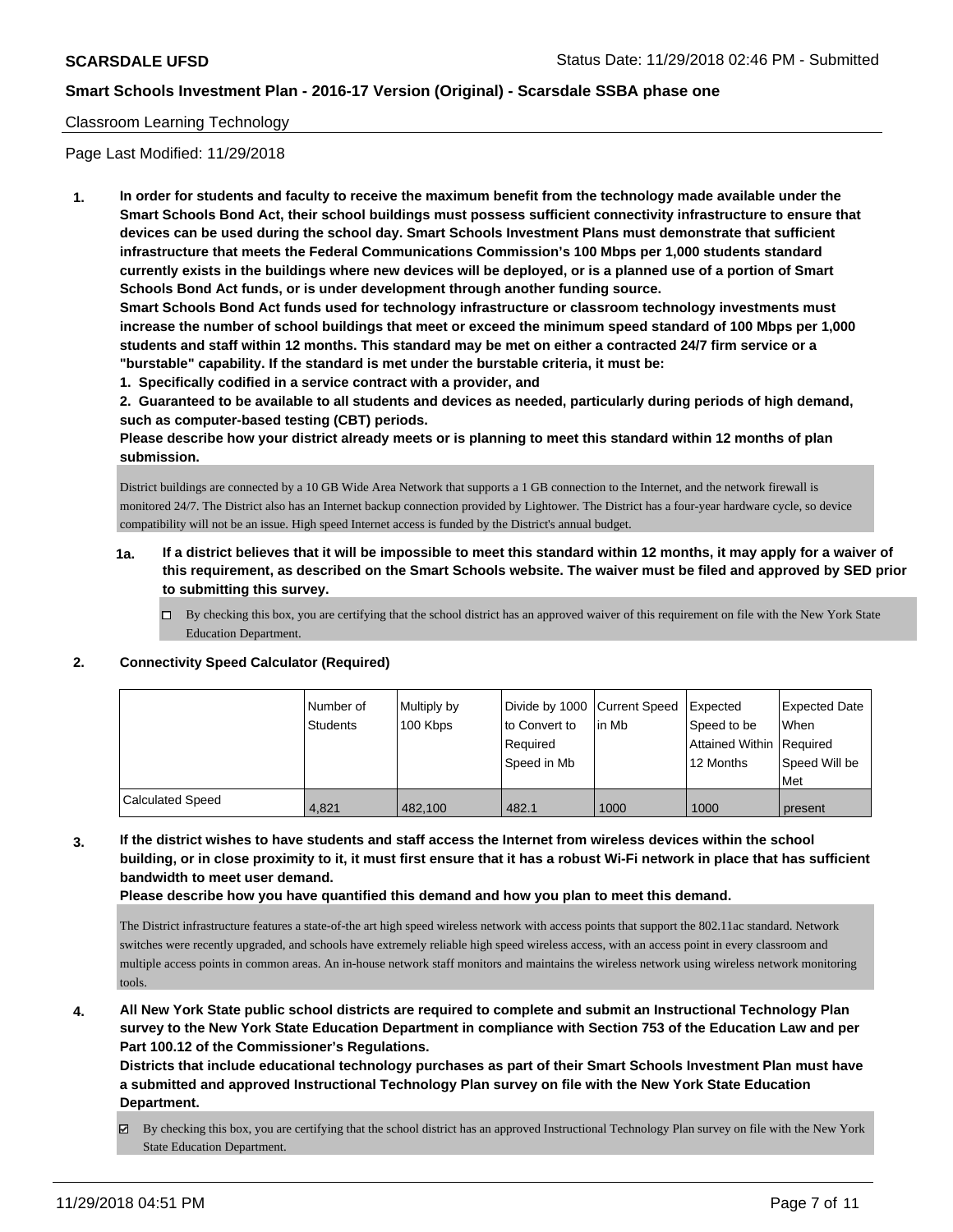### Classroom Learning Technology

Page Last Modified: 11/29/2018

**5. Describe the devices you intend to purchase and their compatibility with existing or planned platforms or systems. Specifically address the adequacy of each facility's electrical, HVAC and other infrastructure necessary to install and support the operation of the planned technology.**

We are planning to purchase interactive classroom displays that are fully compatible with our computer hardware. All of the electrical systems and other infrastructure in our schools will be able to support the new display technology.

#### **6. Describe how the proposed technology purchases will:**

- **> enhance differentiated instruction;**
- **> expand student learning inside and outside the classroom;**
- **> benefit students with disabilities and English language learners; and**
- **> contribute to the reduction of other learning gaps that have been identified within the district.**

**The expectation is that districts will place a priority on addressing the needs of students who struggle to succeed in a rigorous curriculum. Responses in this section should specifically address this concern and align with the district's Instructional Technology Plan (in particular Question 2 of E. Curriculum and Instruction: "Does the district's instructional technology plan address the needs of students with disabilities to ensure equitable access to instruction, materials and assessments?" and Question 3 of the same section: "Does the district's instructional technology plan address the provision of assistive technology specifically for students with disabilities to ensure access to and participation in the general curriculum?"**

The use of interactive displays will help all students, especially those with disabilities, to become more engaged in classroom instruction. Teachers will use the displays to annotate information, show presentations and videos, and replicate the functionality of a white board with the benefits of interactivity. For example, students who are learning drag and drop coding environments can observe a teacher who is able to physically replicate the work they will be doing on their laptops. This allows visual learners to understand concepts more easily. In addition, students will have the ability to interact with the screens to demonstrate concepts and understanding to others in their classes. Our District is committed to serving all students, and provides technology and apps/online services for students who have special needs.

Chromebooks will be purchased for our local parochial school, and these devices will also allow students who have disabilities to access content and resources by allowing visually impaired students to easily enlarge text and graphics and use a special "high contrast" mode to make text more readable. In addition, the Chromebooks will also allow students to use text to speech functionality, as well as allow students to dictate information into the Chromebook if they are have issues with fine motor control.

## **7. Where appropriate, describe how the proposed technology purchases will enhance ongoing communication with parents and other stakeholders and help the district facilitate technology-based regional partnerships, including distance learning and other efforts.**

The technology purchased will allow teachers to record screencasts of lessons which can be shared with parents and posted on websites. This will facilitate ongoing communication with parents and other stakeholders. In addition, both the Smart Displays and Chromebooks have the ability to host Google Meet videoconferences which support remote learning opportunities for students.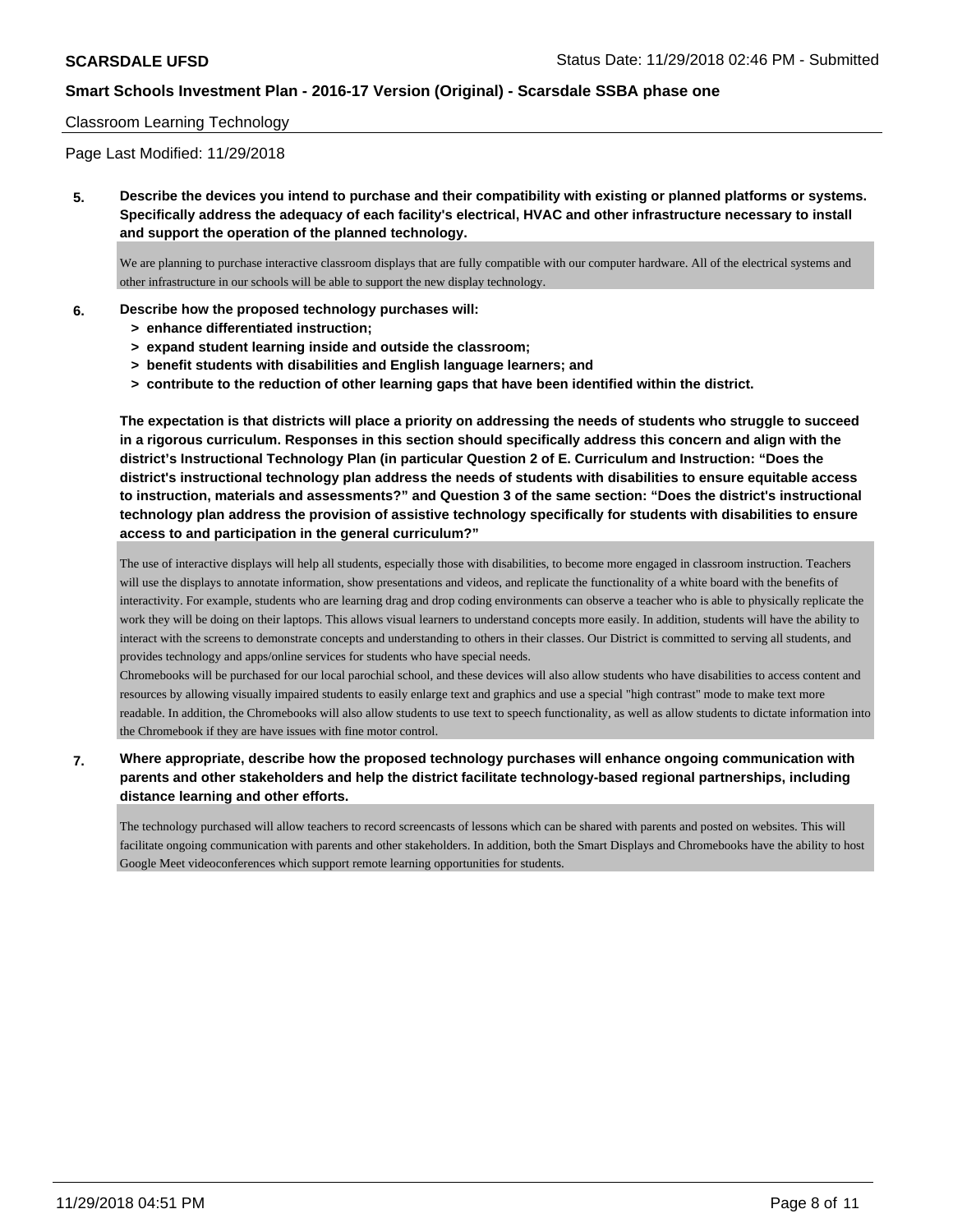### Classroom Learning Technology

Page Last Modified: 11/29/2018

**8. Describe the district's plan to provide professional development to ensure that administrators, teachers and staff can employ the technology purchased to enhance instruction successfully.**

**Note: This response should be aligned and expanded upon in accordance with your district's response to Question 1 of F. Professional Development of your Instructional Technology Plan: "Please provide a summary of professional development offered to teachers and staff, for the time period covered by this plan, to support technology to enhance teaching and learning. Please include topics, audience and method of delivery within your summary."**

The District provides support for technology professional development through a number of support systems:

- 1. Computer teachers, located in each building, provide professional development and training to teachers on a regular basis. The computer teachers will participate in a "train the trainers" professional development program, where they will be trained by a certified SMART trainer, allowing them to deliver enhanced training to their building s teaching staff.
- 2. The Scarsdale Teachers Institute (STI) offers a variety of courses that support the use of technology to enhance teaching and learning.
- 3. Computer teachers also offer workshops on the use of technology to support classroom instruction.
- 4. Scarsdale teachers are required to participate in annual technology professional development workshops, and some of our workshop offerings will include sessions on the effective use of interactive classroom displays.
- **9. Districts must contact the SUNY/CUNY teacher preparation program that supplies the largest number of the district's new teachers to request advice on innovative uses and best practices at the intersection of pedagogy and educational technology.**
	- By checking this box, you certify that you have contacted the SUNY/CUNY teacher preparation program that supplies the largest number of your new teachers to request advice on these issues.
	- **9a. Please enter the name of the SUNY or CUNY Institution that you contacted.**

Lehman College

**9b. Enter the primary Institution phone number.**

(718) 960-8000

**9c. Enter the name of the contact person with whom you consulted and/or will be collaborating with on innovative uses of technology and best practices.**

Deborah Shanley

**10. A district whose Smart Schools Investment Plan proposes the purchase of technology devices and other hardware must account for nonpublic schools in the district.**

**Are there nonpublic schools within your school district?**

Yes

 $\square$  No

**10a. Describe your plan to loan purchased hardware to nonpublic schools within your district. The plan should use your district's nonpublic per-student loan amount calculated below, within the framework of the guidance. Please enter the date by which nonpublic schools must request classroom technology items. Also, specify in your response the devices that the nonpublic schools have requested, as well as in the in the Budget and the Expenditure Table at the end of the page.**

The Director of Instructional Technology had a face-to-face meeting with the principal of the primary non-public school within our district to review the Smart Schools program and receive a proposal to purchase hardware. Purchasing was submitted to the District prior to the Smart Schools Bond community hearing. Classroom technology items must by requested by June 1st annually. We have also reached out to the additional nonpublic school and have not received a response. We set aside their funds under "undetermined nonpublic expenditures that will be available if they choose to participate.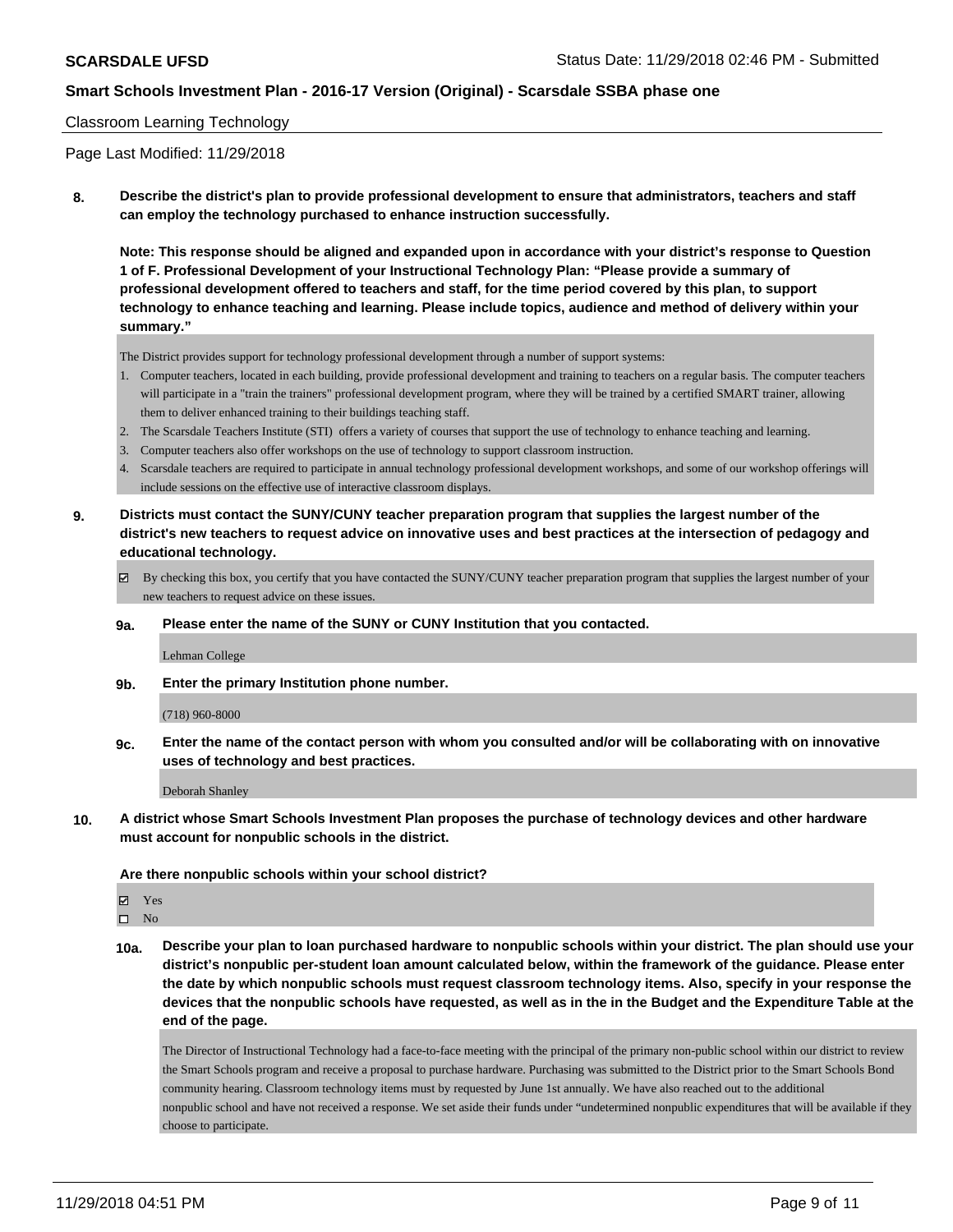### Classroom Learning Technology

Page Last Modified: 11/29/2018

**10b. A final Smart Schools Investment Plan cannot be approved until school authorities have adopted regulations specifying the date by which requests from nonpublic schools for the purchase and loan of Smart Schools Bond Act classroom technology must be received by the district.**

 $\boxtimes$  By checking this box, you certify that you have such a plan and associated regulations in place that have been made public.

**11. Nonpublic Classroom Technology Loan Calculator**

**The Smart Schools Bond Act provides that any Classroom Learning Technology purchases made using Smart Schools funds shall be lent, upon request, to nonpublic schools in the district. However, no school district shall be required to loan technology in amounts greater than the total obtained and spent on technology pursuant to the Smart Schools Bond Act and the value of such loan may not exceed the total of \$250 multiplied by the nonpublic school enrollment in the base year at the time of enactment.**

**See:**

**http://www.p12.nysed.gov/mgtserv/smart\_schools/docs/Smart\_Schools\_Bond\_Act\_Guidance\_04.27.15\_Final.pdf.**

|                                       | 1. Classroom<br>Technology<br>Sub-allocation | l 2. Public<br>Enrollment<br>$(2014-15)$ | 3. Nonpublic<br>Enrollment<br>$(2014-15)$ | 4. Sum of<br>Public and<br>Nonpublic<br>Enrollment | l 5. Total Per<br>Pupil Sub-<br>lallocation | l 6. Total<br>Nonpublic Loan<br>Amount |
|---------------------------------------|----------------------------------------------|------------------------------------------|-------------------------------------------|----------------------------------------------------|---------------------------------------------|----------------------------------------|
| Calculated Nonpublic Loan<br>  Amount | 244.402                                      | 4.821                                    | 249                                       | 5.070                                              | 48                                          | 11.952                                 |

**12. To ensure the sustainability of technology purchases made with Smart Schools funds, districts must demonstrate a long-term plan to maintain and replace technology purchases supported by Smart Schools Bond Act funds. This sustainability plan shall demonstrate a district's capacity to support recurring costs of use that are ineligible for Smart Schools Bond Act funding such as device maintenance, technical support, Internet and wireless fees, maintenance of hotspots, staff professional development, building maintenance and the replacement of incidental items. Further, such a sustainability plan shall include a long-term plan for the replacement of purchased devices and equipment at the end of their useful life with other funding sources.**

 $\boxtimes$  By checking this box, you certify that the district has a sustainability plan as described above.

**13. Districts must ensure that devices purchased with Smart Schools Bond funds will be distributed, prepared for use, maintained and supported appropriately. Districts must maintain detailed device inventories in accordance with generally accepted accounting principles.**

By checking this box, you certify that the district has a distribution and inventory management plan and system in place.

**14. If you are submitting an allocation for Classroom Learning Technology complete this table.**

**Note that the calculated Total at the bottom of the table must equal the Total allocation for this category that you entered in the SSIP Overview overall budget.**

|                          | Sub-Allocation |
|--------------------------|----------------|
| Interactive Whiteboards  | 214,950        |
| Computer Servers         | $\overline{0}$ |
| <b>Desktop Computers</b> | $\overline{0}$ |
| <b>Laptop Computers</b>  | 10,605         |
| <b>Tablet Computers</b>  | $\overline{0}$ |
| <b>Other Costs</b>       | 18,847         |
| Totals:                  | 244,402        |

**15. Please detail the type, quantity, per unit cost and total cost of the eligible items under each sub-category. This is**